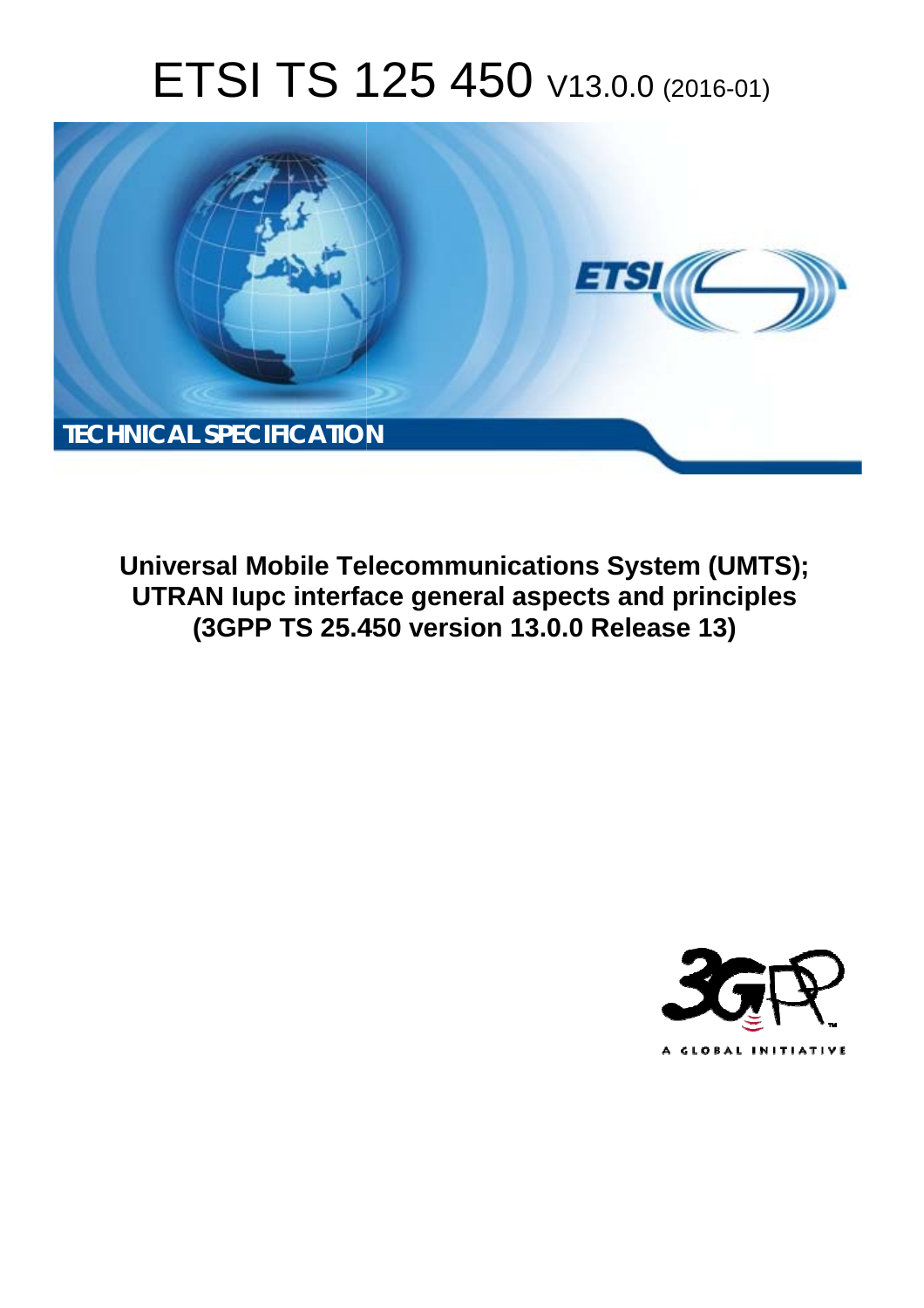Reference RTS/TSGR-0325450vd00

> Keywords UMTS

#### *ETSI*

#### 650 Route des Lucioles F-06921 Sophia Antipolis Cedex - FRANCE

Tel.: +33 4 92 94 42 00 Fax: +33 4 93 65 47 16

Siret N° 348 623 562 00017 - NAF 742 C Association à but non lucratif enregistrée à la Sous-Préfecture de Grasse (06) N° 7803/88

#### *Important notice*

The present document can be downloaded from: <http://www.etsi.org/standards-search>

The present document may be made available in electronic versions and/or in print. The content of any electronic and/or print versions of the present document shall not be modified without the prior written authorization of ETSI. In case of any existing or perceived difference in contents between such versions and/or in print, the only prevailing document is the print of the Portable Document Format (PDF) version kept on a specific network drive within ETSI Secretariat.

Users of the present document should be aware that the document may be subject to revision or change of status. Information on the current status of this and other ETSI documents is available at <http://portal.etsi.org/tb/status/status.asp>

If you find errors in the present document, please send your comment to one of the following services: <https://portal.etsi.org/People/CommiteeSupportStaff.aspx>

#### *Copyright Notification*

No part may be reproduced or utilized in any form or by any means, electronic or mechanical, including photocopying and microfilm except as authorized by written permission of ETSI.

The content of the PDF version shall not be modified without the written authorization of ETSI. The copyright and the foregoing restriction extend to reproduction in all media.

> © European Telecommunications Standards Institute 2016. All rights reserved.

**DECT**TM, **PLUGTESTS**TM, **UMTS**TM and the ETSI logo are Trade Marks of ETSI registered for the benefit of its Members. **3GPP**TM and **LTE**™ are Trade Marks of ETSI registered for the benefit of its Members and of the 3GPP Organizational Partners.

**GSM**® and the GSM logo are Trade Marks registered and owned by the GSM Association.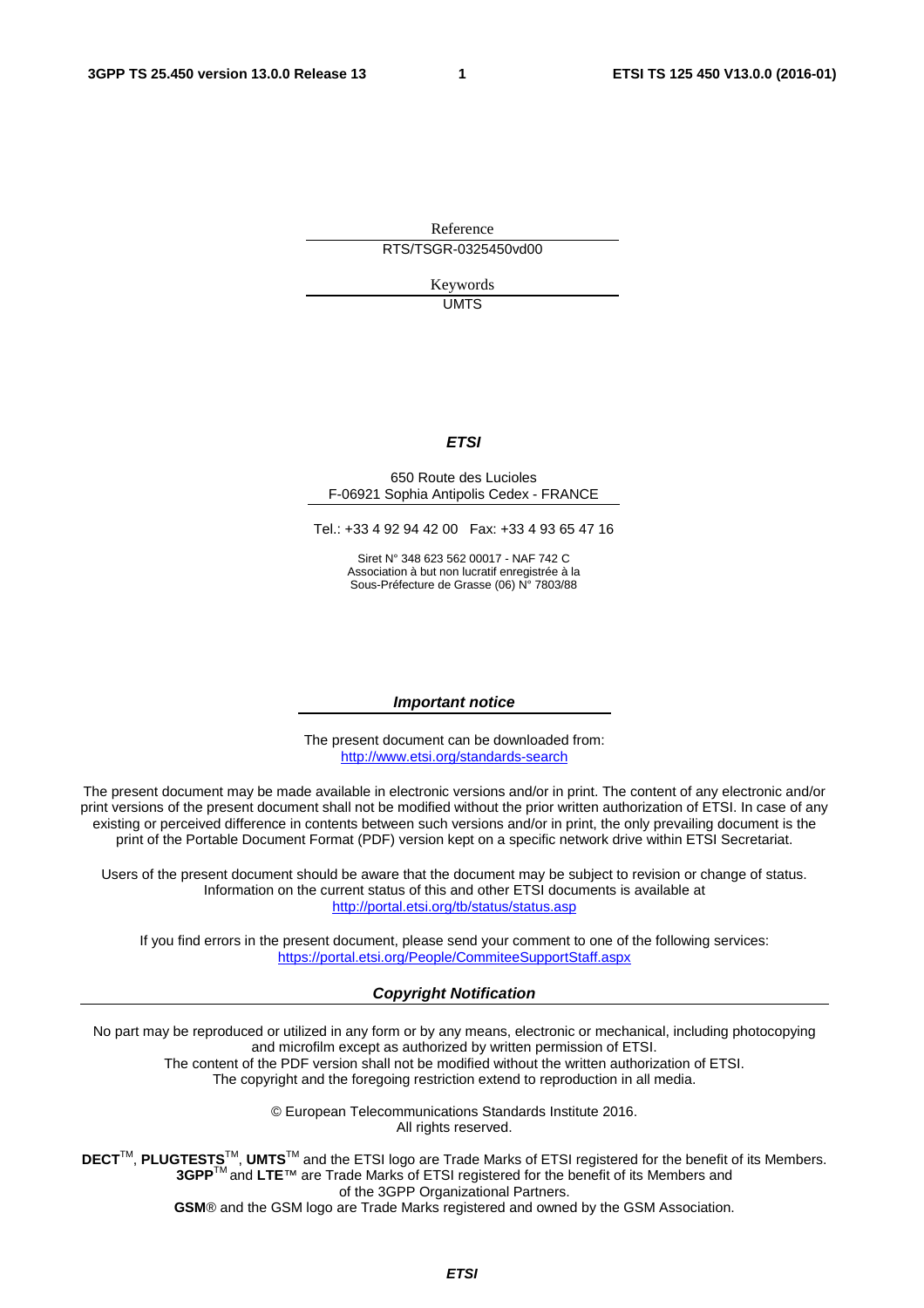## Intellectual Property Rights

IPRs essential or potentially essential to the present document may have been declared to ETSI. The information pertaining to these essential IPRs, if any, is publicly available for **ETSI members and non-members**, and can be found in ETSI SR 000 314: *"Intellectual Property Rights (IPRs); Essential, or potentially Essential, IPRs notified to ETSI in respect of ETSI standards"*, which is available from the ETSI Secretariat. Latest updates are available on the ETSI Web server [\(https://ipr.etsi.org/](https://ipr.etsi.org/)).

Pursuant to the ETSI IPR Policy, no investigation, including IPR searches, has been carried out by ETSI. No guarantee can be given as to the existence of other IPRs not referenced in ETSI SR 000 314 (or the updates on the ETSI Web server) which are, or may be, or may become, essential to the present document.

### Foreword

This Technical Specification (TS) has been produced by ETSI 3rd Generation Partnership Project (3GPP).

The present document may refer to technical specifications or reports using their 3GPP identities, UMTS identities or GSM identities. These should be interpreted as being references to the corresponding ETSI deliverables.

The cross reference between GSM, UMTS, 3GPP and ETSI identities can be found under [http://webapp.etsi.org/key/queryform.asp.](http://webapp.etsi.org/key/queryform.asp)

## Modal verbs terminology

In the present document "**shall**", "**shall not**", "**should**", "**should not**", "**may**", "**need not**", "**will**", "**will not**", "**can**" and "**cannot**" are to be interpreted as described in clause 3.2 of the [ETSI Drafting Rules](http://portal.etsi.org/Help/editHelp!/Howtostart/ETSIDraftingRules.aspx) (Verbal forms for the expression of provisions).

"**must**" and "**must not**" are **NOT** allowed in ETSI deliverables except when used in direct citation.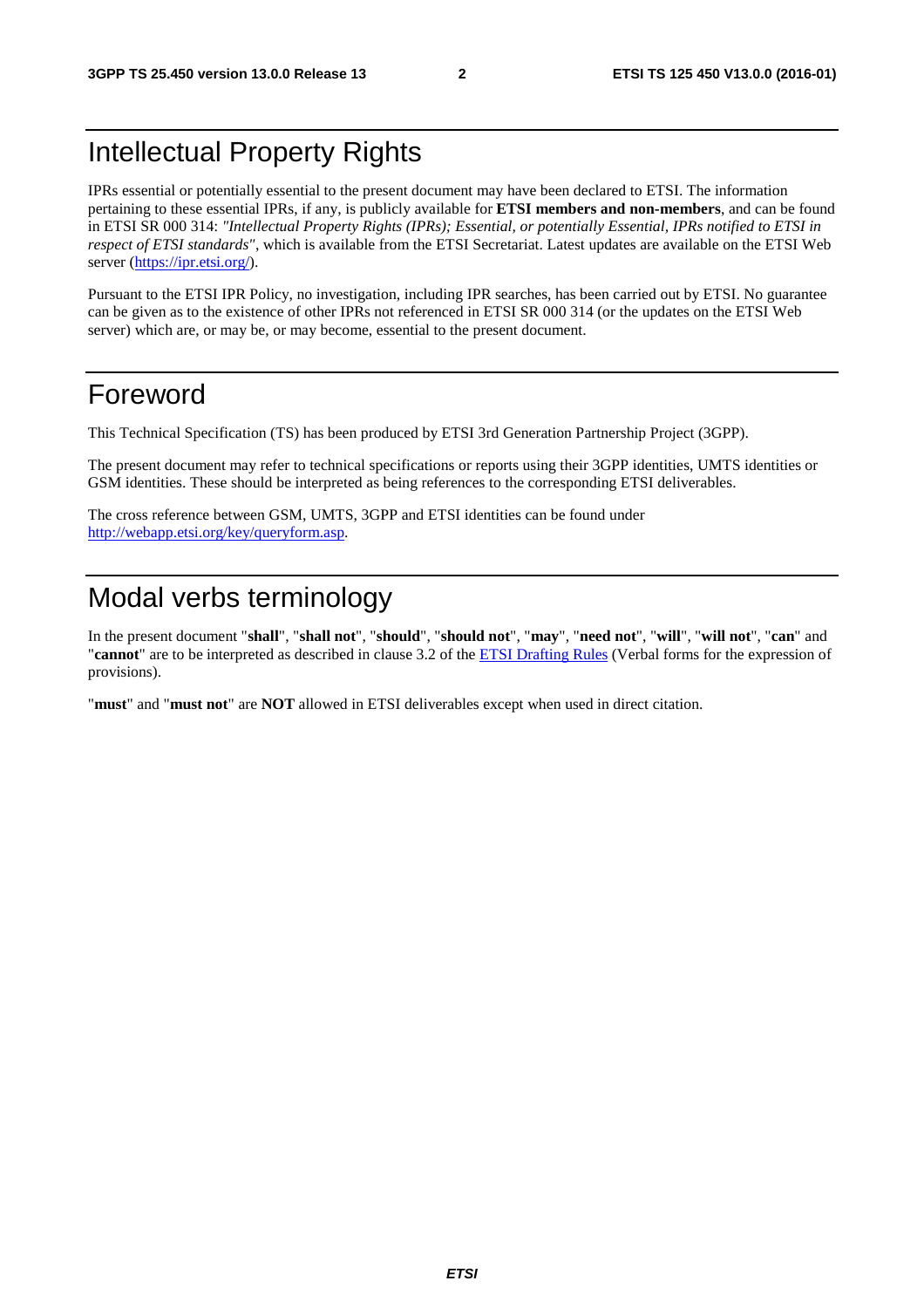$\mathbf{3}$ 

## Contents

| $\mathbf{I}$                  |  |  |  |  |  |
|-------------------------------|--|--|--|--|--|
| 2                             |  |  |  |  |  |
| 3                             |  |  |  |  |  |
| 3.1                           |  |  |  |  |  |
| 3.2                           |  |  |  |  |  |
| 3.3                           |  |  |  |  |  |
| 4                             |  |  |  |  |  |
| 4.1                           |  |  |  |  |  |
| 4.2                           |  |  |  |  |  |
| 4.3                           |  |  |  |  |  |
| 4.4                           |  |  |  |  |  |
| 4.4.1                         |  |  |  |  |  |
| 4.4.2                         |  |  |  |  |  |
| 4.4.3                         |  |  |  |  |  |
| 4.4.4                         |  |  |  |  |  |
| 4.5                           |  |  |  |  |  |
| 4.5.1<br>4.5.1.1              |  |  |  |  |  |
| 4.5.1.2                       |  |  |  |  |  |
| 4.5.1.3                       |  |  |  |  |  |
| 4.5.1.4                       |  |  |  |  |  |
| 4.5.1.5                       |  |  |  |  |  |
| 5                             |  |  |  |  |  |
| 5.1                           |  |  |  |  |  |
| 5.2                           |  |  |  |  |  |
| 5.3                           |  |  |  |  |  |
| 5.4                           |  |  |  |  |  |
| 5.5                           |  |  |  |  |  |
| 6                             |  |  |  |  |  |
| 6.1                           |  |  |  |  |  |
| 6.2                           |  |  |  |  |  |
| 6.3                           |  |  |  |  |  |
| 6.4                           |  |  |  |  |  |
| <b>Annex A (informative):</b> |  |  |  |  |  |
|                               |  |  |  |  |  |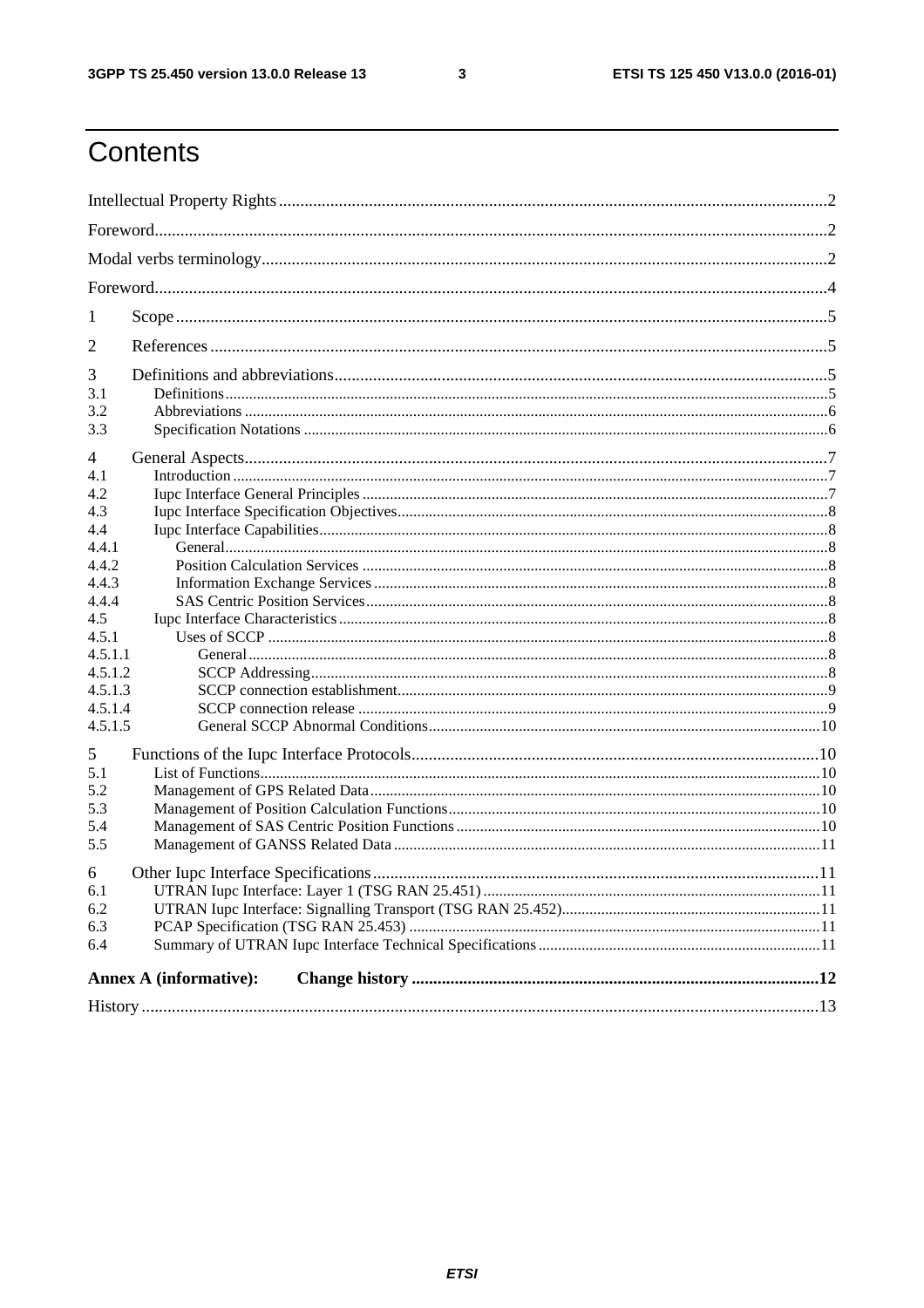### Foreword

This Technical Specification has been produced by the 3<sup>rd</sup> Generation Partnership Project (3GPP).

The contents of the present document are subject to continuing work within the TSG and may change following formal TSG approval. Should the TSG modify the contents of the present document, it will be re-released by the TSG with an identifying change of release date and an increase in version number as follows:

Version x.y.z

where:

- x the first digit:
	- 1 presented to TSG for information;
	- 2 presented to TSG for approval;
	- 3 or greater indicates TSG approved document under change control.
- y the second digit is incremented for all changes of substance, i.e. technical enhancements, corrections, updates, etc.
- z the third digit is incremented when editorial only changes have been incorporated in the document.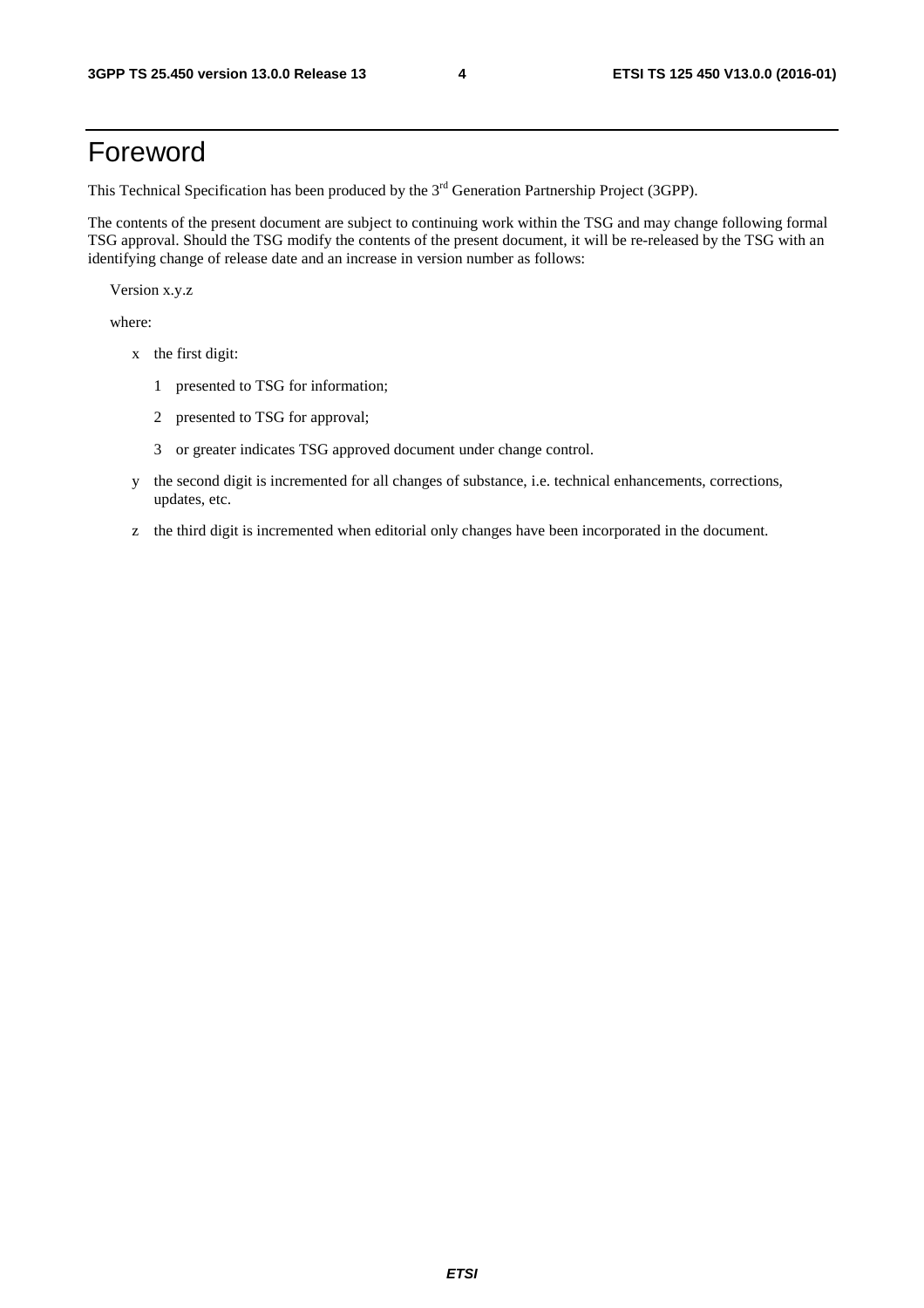### 1 Scope

The present document is an introduction to the TSG RAN TS 25.45z series of UMTS Technical Specifications that define the Iupc Interface. The Iupc interface is a logical interface for the interconnection of Stand-Alone SMLC (SAS) and Radio Network Controller (RNC) components of the Universal Terrestrial Radio Access Network (UTRAN) for the UMTS system.

### 2 References

The following documents contain provisions which, through reference in this text, constitute provisions of the present document.

- References are either specific (identified by date of publication, edition number, version number, etc.) or non-specific.
- For a specific reference, subsequent revisions do not apply.
- For a non-specific reference, the latest version applies. In the case of a reference to a 3GPP document (including a GSM document), a non-specific reference implicitly refers to the latest version of that document *in the same Release as the present document*.
- [1] Void
- [2] 3GPP TS 25.451: "UTRAN Iupc Interface: Layer 1".
- [3] 3GPP TS 25.452: "UTRAN Iupc Interface: Signalling Transport".
- [4] 3GPP TS 25.453: "UTRAN Iupc Interface PCAP Signalling".
- [5] ITU-T Recommendation Q.711 (1996-07): "Functional description of the signalling connection control part".
- [6] ITU-T Recommendation Q.712 (1996-07): "Definition and function of signalling connection control part messages".
- [7] ITU-T Recommendation Q.713 (1996-07): "Signalling connection control part formats and codes".
- [8] ITU-T Recommendation Q.714 (1996-07): "Signalling connection control part procedures".
- [9] 3GPP TS 23.003: "Numbering, Addressing and Identification".
- [10] Void
- [11] 3GPP TS 25.305: "Stage 2 functional specification of UE positioning in UTRAN"

## 3 Definitions and abbreviations

#### 3.1 Definitions

For the purposes of the present document, the following terms and definitions apply:

**Stand-Alone SMLC (SAS):** As defined in TS 25.305 [11].

**RNC Centric:** In this mode of operation (defined in TS 25.305 [11]), the RNC is responsible for position method selection and initiation of the selected positioning method. Once a position method is selected, the RNC may interact with the SAS to exchange data as well as for execution of the selected positioning method.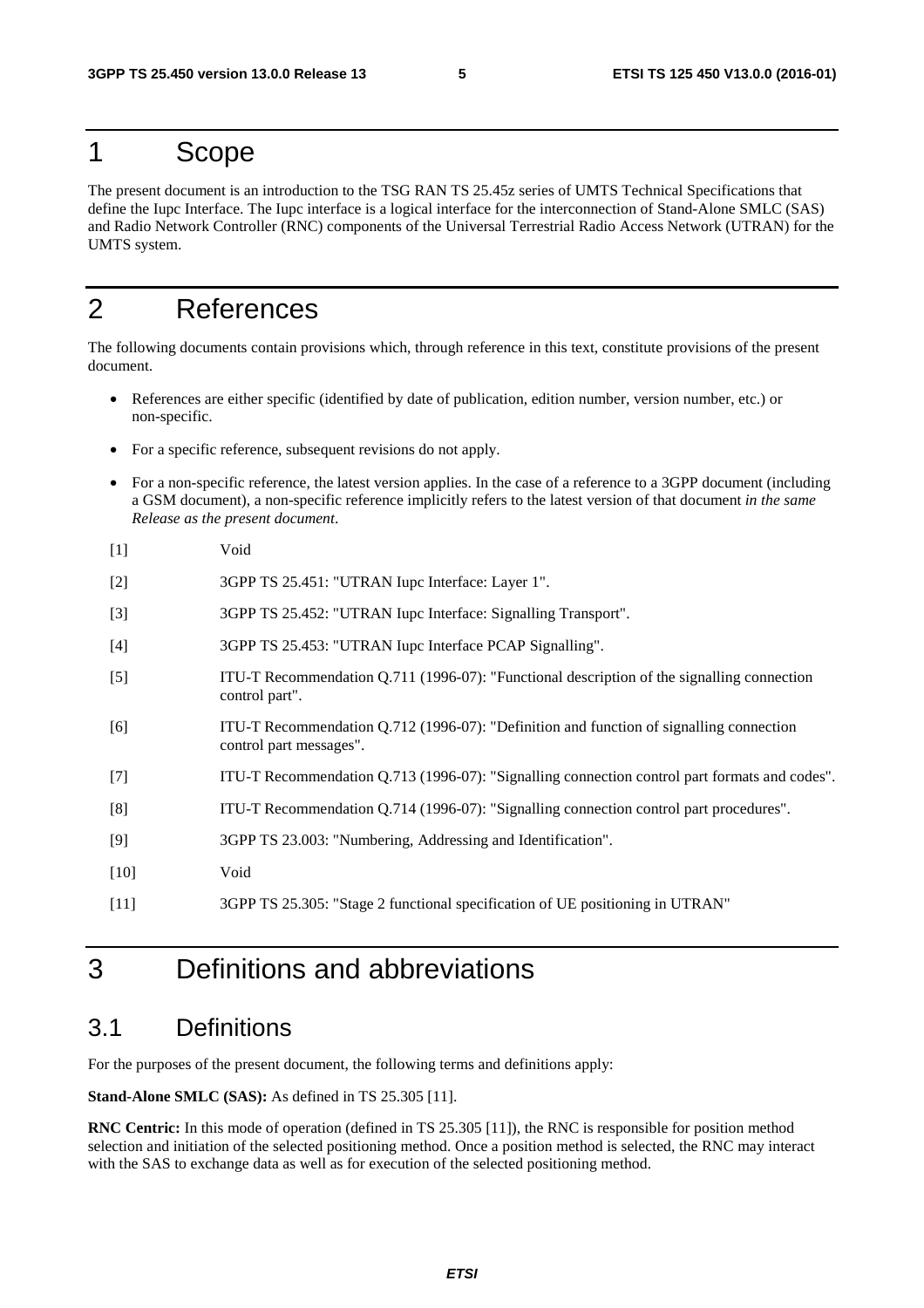**SAS Centric:** In this mode of operation (defined in TS 25.305 [11]), the SAS is responsible for position method selection and initiation of the selected positioning method. Once a position method is selected, the SAS may interact with the RNC to exchange data to enable it to execute the selected positioning method.

#### 3.2 Abbreviations

For the purposes of the present document, the following abbreviations apply:

| <b>GANSS</b> | Galileo and Additional Navigation Satellite Systems |
|--------------|-----------------------------------------------------|
| <b>GNSS</b>  | Global Navigation Satellite System                  |
| <b>GPS</b>   | Global Positioning System                           |
| <b>GT</b>    | Global Title                                        |
| M3UA         | SS7 MTP3 User Adaptation Layer                      |
| <b>PCAP</b>  | <b>Position Calculation Application Part</b>        |
| <b>RNC</b>   | Radio Network Controller                            |
| <b>SAS</b>   | Stand-Alone SMLC                                    |
| <b>SCCP</b>  | <b>Signalling Connection Control Part</b>           |
| <b>SMLC</b>  | Serving Mobile Location Centre                      |
| <b>SPC</b>   | <b>Signalling Point Code</b>                        |
| <b>SRNC</b>  | Serving Radio Network Controller                    |
| SS7          | Signalling System $N^{\circ}$ 7                     |
| <b>SSN</b>   | Sub-System Number                                   |
| UE           | User Equipment                                      |
| <b>UMTS</b>  | Universal Mobile Telecommunication System           |
| <b>UTRAN</b> | Universal Terrestrial Radio Access Network          |

### 3.3 Specification Notations

For the purposes of the present document, the following notations apply:

| [FDD] | This tagging of a word indicates that the word preceding the tag "[FDD]" applies only to FDD.<br>This tagging of a heading indicates that the heading preceding the tag "[FDD]" and the section<br>following the heading applies only to FDD.                                                                                                                    |
|-------|------------------------------------------------------------------------------------------------------------------------------------------------------------------------------------------------------------------------------------------------------------------------------------------------------------------------------------------------------------------|
| [TDD] | This tagging of a word indicates that the word preceding the tag "[TDD]" applies only to TDD,<br>including 7.68 Mcps TDD, 3.84Mcps TDD and 1.28Mcps TDD. This tagging of a heading<br>indicates that the heading preceding the tag "[TDD]" and the section following the heading applies<br>only to TDD, including 7.68 Mcps TDD, 3.84Mcps TDD and 1.28Mcps TDD. |
|       | [7.68Mcps TDD] This tagging of a word indicates that the word preceding the tag "[7.68Mcps TDD]" applies only<br>to 7.68Mcps TDD. This tagging of a heading indicates that the heading preceding the tag<br>"[7.68Mcps TDD]" and the section following the heading applies only to 7.68Mcps TDD.                                                                 |
|       | [3.84Mcps TDD] This tagging of a word indicates that the word preceding the tag [3.84Mcps TDD] applies only to<br>3.84Mcps TDD. This tagging of a heading indicates that the heading preceding the tag [3.84Mcps]<br>TDD]' and the section following the heading applies only to 3.84Mcps TDD.                                                                   |
|       | [1.28Mcps TDD] This tagging of a word indicates that the word preceding the tag "[1.28Mcps TDD]" applies only                                                                                                                                                                                                                                                    |

- to 1.28Mcps TDD. This tagging of a heading indicates that the heading preceding the tag "[1.28Mcps TDD]" and the section following the heading applies only to 1.28Mcps TDD.
- [FDD …] This tagging indicates that the enclosed text following the "[FDD " applies only to FDD. Multiple sequential paragraphs applying only to FDD are enclosed separately to enable insertion of TDD specific (or common) paragraphs between the FDD specific paragraphs.
- [TDD …] This tagging indicates that the enclosed text following the "[TDD " applies only to TDD including 7.68 Mcps TDD, 3.84Mcps TDD and 1.28Mcps TDD. Multiple sequential paragraphs applying only to TDD are enclosed separately to enable insertion of FDD specific (or common) paragraphs between the TDD specific paragraphs.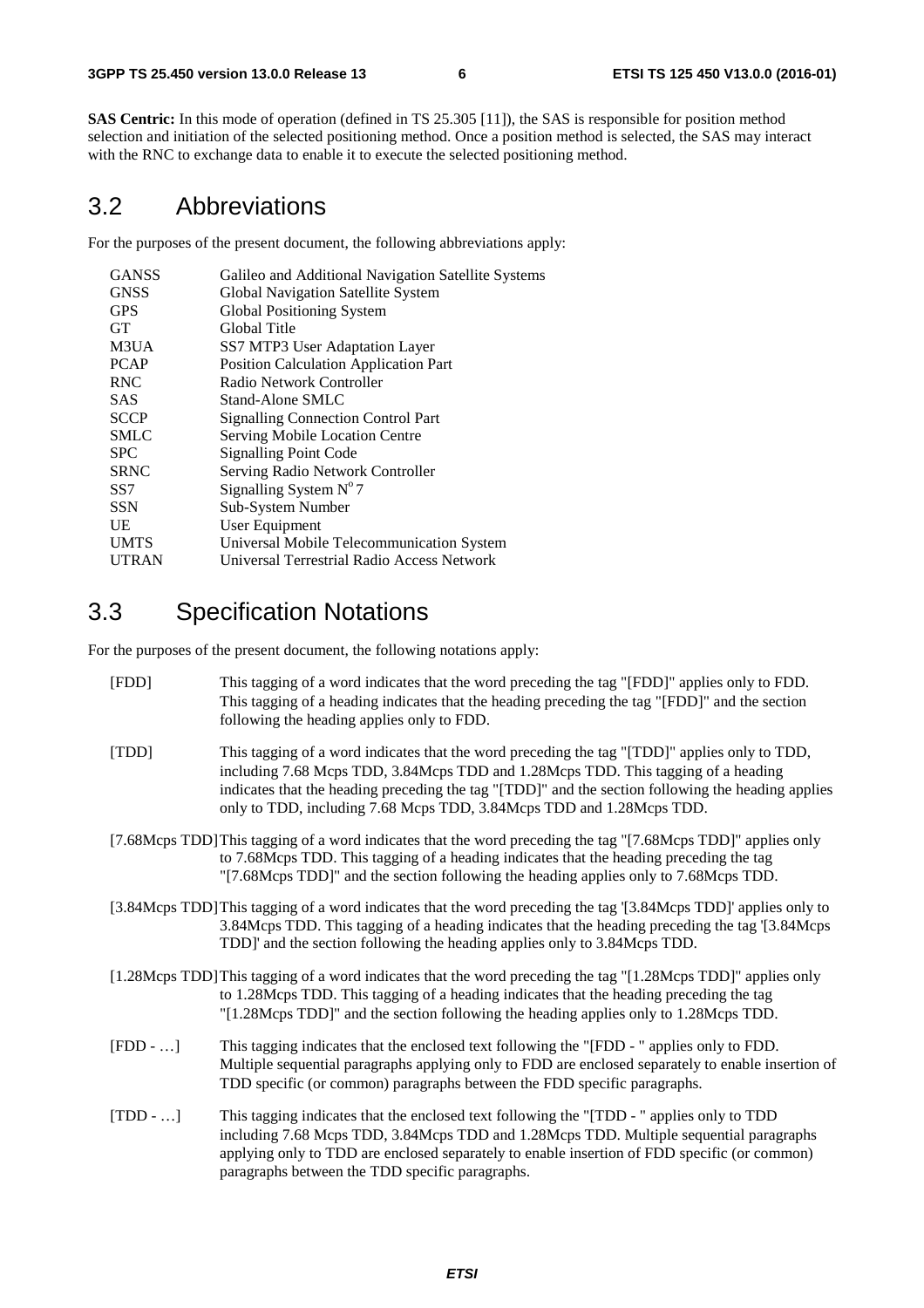- [7.68Mcps TDD ...] This tagging indicates that the enclosed text following the "[7.68Mcps TDD " applies only to 7.68Mcps TDD. Multiple sequential paragraphs applying only to 7.68Mcps TDD are enclosed separately to enable insertion of FDD and TDD specific (or common) paragraphs between the 7.68Mcps TDD specific paragraphs.
- [3.84Mcps TDD …] This tagging indicates that the enclosed text following the "[3.84Mcps TDD " applies only to 3.84Mcps TDD. Multiple sequential paragraphs applying only to 3.84Mcps TDD are enclosed separately to enable insertion of FDD and TDD specific (or common) paragraphs between the 3.84Mcps TDD specific paragraphs.
- [1.28Mcps TDD …] This tagging indicates that the enclosed text following the "[1.28Mcps TDD " applies only to 1.28Mcps TDD. Multiple sequential paragraphs applying only to 1.28Mcps TDD are enclosed separately to enable insertion of FDD and TDD specific (or common) paragraphs between the 1.28Mcps TDD specific paragraphs.
- Procedure When referring to a procedure in the specification, the Procedure Name is written with the first letters in each word in upper case characters followed by the word "procedure", e.g. RNSAP Basic Mobility Procedures.
- Message When referring to a message in the specification, the MESSAGE NAME is written with all letters in upper case characters followed by the word "message", e.g. RADIO LINK SETUP REQUEST message.
- Frame When referring to a control or data frame in the specification, the CONTROL/DATA FRAME NAME is written with all letters in upper case characters followed by the words "control/data frame", e.g. DCH data frame.

### 4 General Aspects

#### 4.1 Introduction

The logical interface between a RNC and a SAS within the UTRAN is referred to the Iupc interface.

#### 4.2 Iupc Interface General Principles

The general principles for the specification of the Iupc interface are as follows:

- the Iupc interface should be open;
- complex functionality shall as far as possible be avoided over Iupc. Advanced optimisation solutions may be added in later versions of the standard;
- from a logical standpoint, the Iupc is a point-to-point signalling interface between an RNC and SAS within the UTRAN, even though there may not be a direct physical connection between these two nodes;
- one RNC may connect to one SAS. One SAS may provide services to one RNC;
- neither the physical structure nor any internal protocols of the RNC or SAS shall be visible over Iupc and are thus not limiting factors, e.g., when introducing future technology.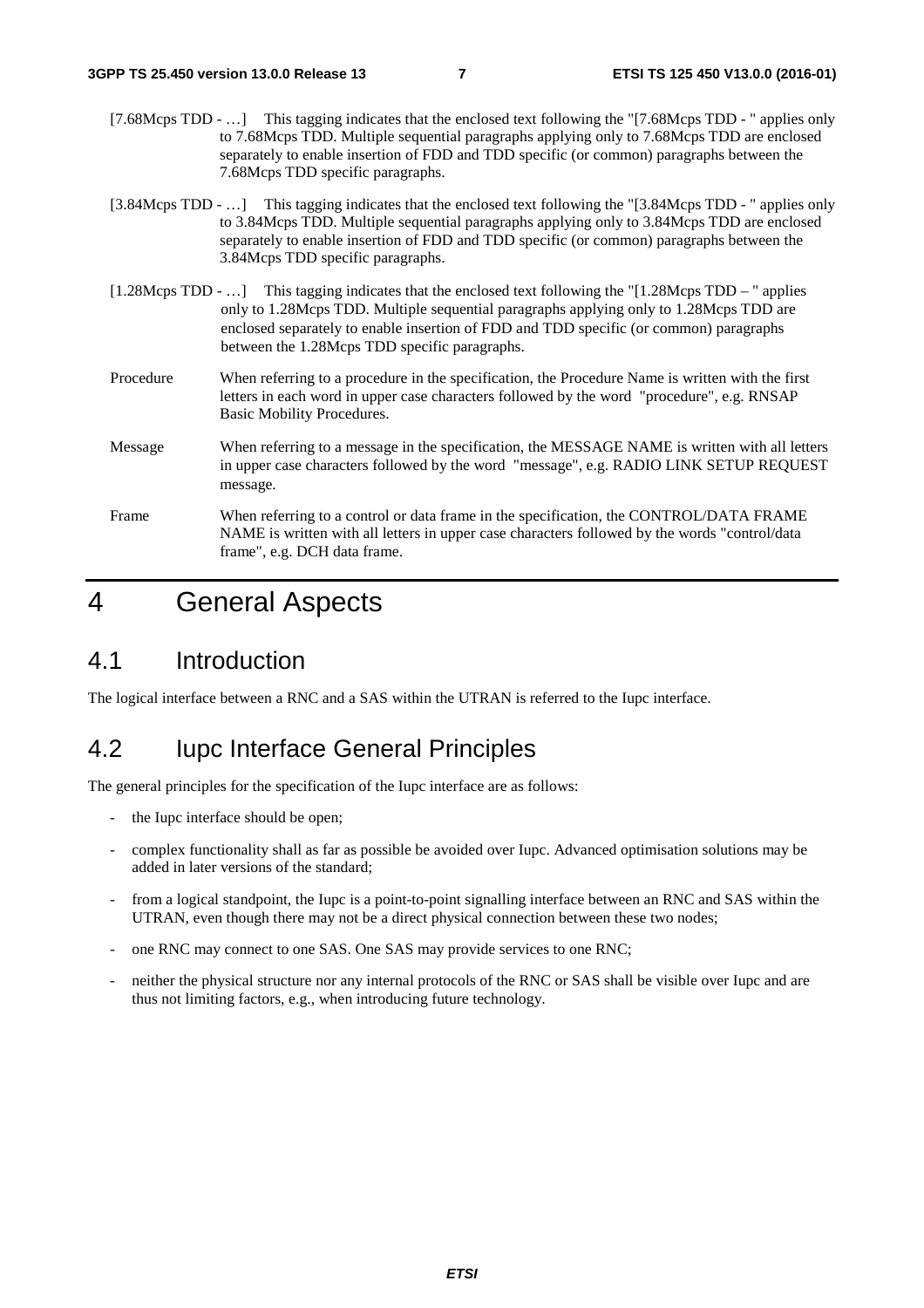### 4.3 Iupc Interface Specification Objectives

The Iupc interface specifications shall facilitate the following:

- inter-connection of RNCs and SASs from different manufacturers;
- separation of Iupc interface Application functionality and Transport Network functionality to facilitate introduction of future technology.

## 4.4 Iupc Interface Capabilities

#### 4.4.1 General

The Iupc interface connects a RNC and a SAS.

#### 4.4.2 Position Calculation Services

The Iupc interface enables an SRNC and a SAS to exchange information that is related to the positioning of a single UE. These exchanges involve the transfer of UE Positioning measurement data or UE position estimate data.

### 4.4.3 Information Exchange Services

The Iupc interface enables an RNC to request specific GNSS (GPS or GANSS) related data from an SAS on demand, on modification, or at regular intervals.

#### 4.4.4 SAS Centric Position Services

The Iupc interface enables an RNC and a SAS to exchange information that is related to the positioning of a single UE, using SAS Centric mode of operation.

### 4.5 Iupc Interface Characteristics

#### 4.5.1 Uses of SCCP

#### 4.5.1.1 General

The SCCP, ITU-T Rec. Q.711 [5], ITU-T Rec. Q.712 [6], ITU-T Rec. Q.713 [7] and ITU-T Rec. Q.714 [8], is used to transport messages between the RNC and SAS. One user function of the SCCP, called Positioning Calculation Application Part (PCAP), is defined TS 25.453 [4].

Both connectionless and connection-oriented procedures are used to support PCAP. TS 25.453 [4] explain whether connection oriented or connectionless services should be used for a layer 3 procedure.

#### 4.5.1.2 SCCP Addressing

The inclusion of caller party address in SCCP message is mandatory. PCAP may use SSN, SPC and/or GT and any combination of them as addressing schemes for the SCCP. When GT addressing is utilised, the following settings shall be used:

- SSN Indicator  $= 1$  (PCAP SSN as defined in TS 23.003 [9]).
- Global Title Indicator  $= 0100$  (GT includes translation type, numbering plan, encoding scheme and nature of address indicator).
- Translation Type =  $0000 0000$  (not used).
- Numbering Plan =  $0001$  (E.163/4).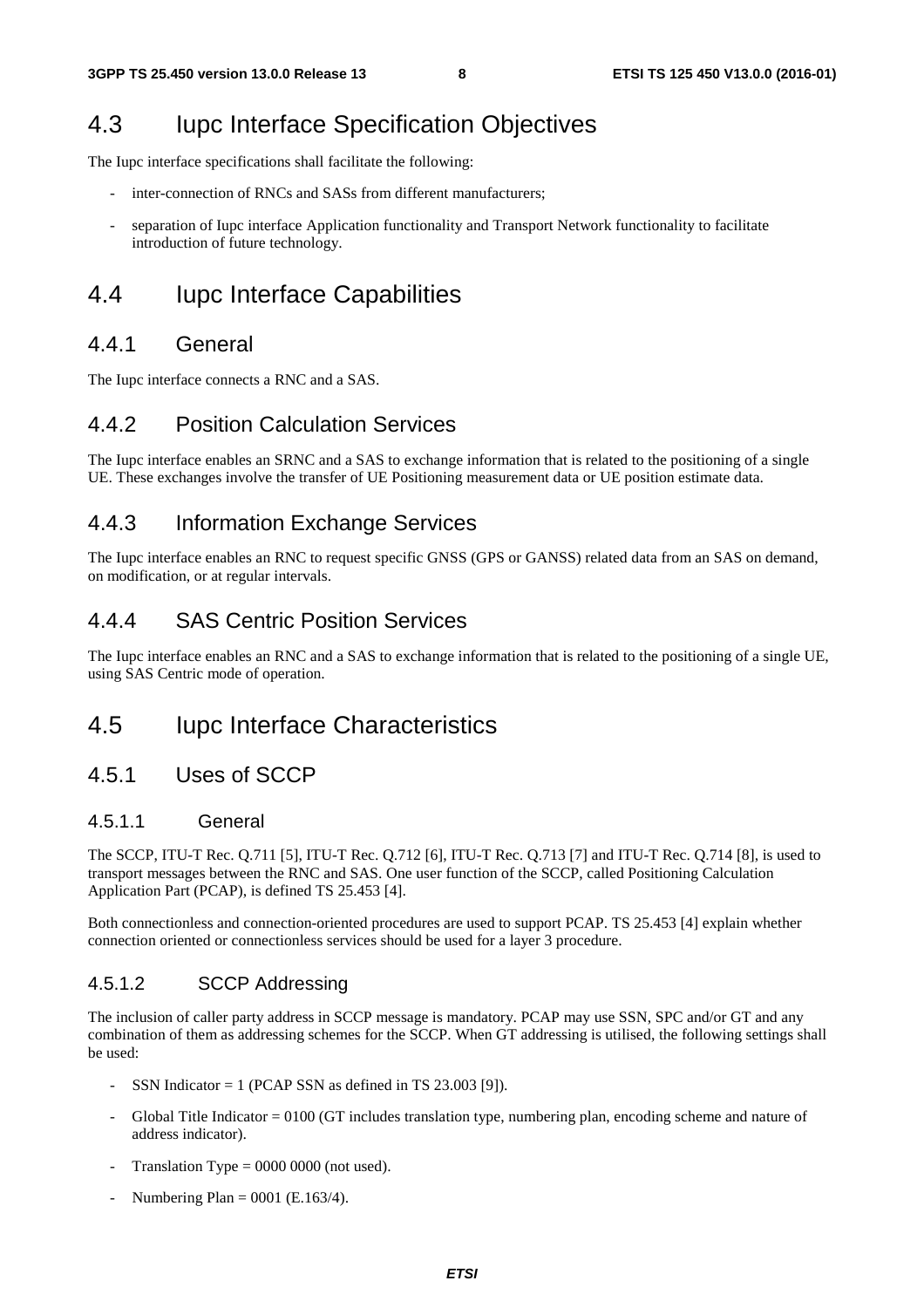- Nature of Address Indicator =  $000\,0100$  (International Significant Number).
- Encoding Scheme  $= 0001$  or 0010 (BCD, odd or even).
- Routing indicator = 0 or 1 (route on GT or PC/SSN).

When used, the GT shall be the E.164 address of the relevant node.

#### 4.5.1.3 SCCP connection establishment

#### **Information Exchange services**

A new SCCP connection is established when the RNC initiates a class-1 elementary procedure for Information Exchange services and there is no signalling bearer existing for this purpose.

An SCCP connection is always established by the RNC.

#### **SAS Centric Position services**

A new SCCP connection is established when the RNC initiates a class-1 elementary procedure, with respect to each new positioning request, for SAS Centric Position services.

An SCCP connection is always established by the RNC.

#### **Initiation**

The RNC sends SCCP CONNECTION REQUEST message to the SAS. A PCAP message is included in the user data field of the SCCP CONNECTION REQUEST message.**Termination** 

#### - **successful outcome:**

The SCCP CONNECTION CONFIRM message, which may optionally contain a PCAP message in the user data field, is returned to the RNC.

#### - **unsuccessful outcome:**

If the SCCP signalling connection establishment fails, an SCCP CONNECTION REFUSAL message will be sent back to the RNC. This message may contain a PCAP message.

RNC SAS

 $CR {SSN=SAS, al=x, PCAP message}$ CC {a1=y,a2=x, PCAP message or no user data} <----------------------------------------- or CREF{a2=x, PCAP message or no user data} <----------------------------------------- a1 = source local reference, a2 = destination local reference, x = SCCP connection reference at the RNC, y = SCCP connection reference at the SAS.

#### **Figure 1: Setting-up of RNC Initiated SCCP Signalling Connection with SAS**

#### 4.5.1.4 SCCP connection release

This procedure is always initiated by the RNC. An SCCP connection is released when the RNC realises that a given signalling connection is no longer required. This is accomplished by the RNC sending a SCCP RELEASED message.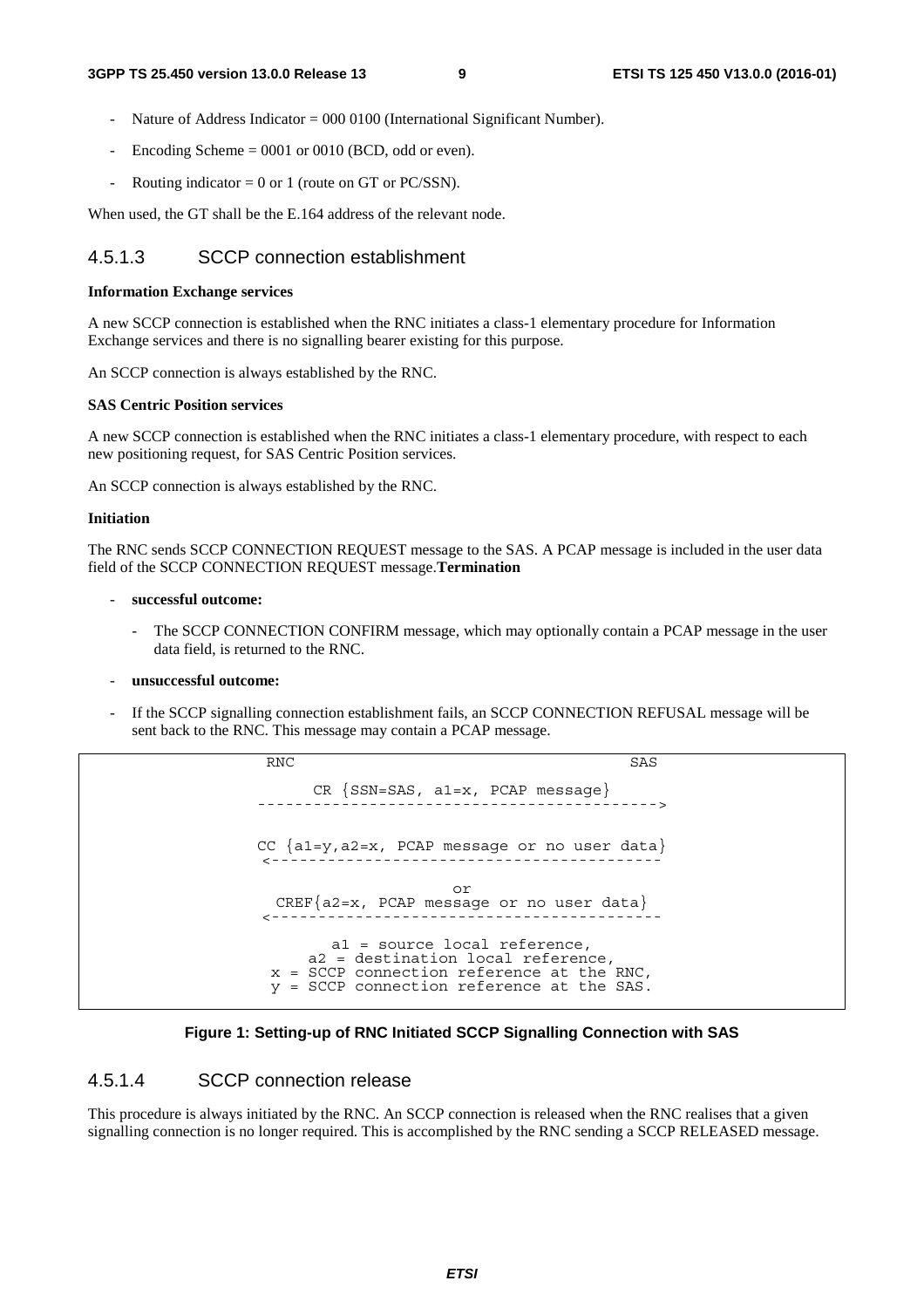#### 4.5.1.5 General SCCP Abnormal Conditions

If a user-out-of-service information or signalling-point-inaccessible information is received by the RNC, no new attempt to establish SCCP connections towards the affected point code will be started until the corresponding user-inservice information or signalling-point-accessible information is received.

When a user-out-of-service information or signalling-point-inaccessible is received by the RNC, an optional timer may be started. When the timer expires, all the SCCP connections towards the affected point code will be released. When the user-in-service or signalling-point-accessible is received, the timer is stopped.

If for any reason an SCCP connection is released, the optional timer expires or a connection refusal is received while any of the SAS procedures are being performed or while a dedicated resource is still allocated, the procedures associated to that SCCP connection shall be terminated (at both the RNC side and the SAS side).

## 5 Functions of the Iupc Interface Protocols

### 5.1 List of Functions

The list of functions on the Iupc interface is the following:

- 1. Management of GPS Related Data;
- 2. Management of Position Calculation Functions;
- 3. Management of SAS Centric Position Functions;
- 4. Management of GANSS Related Data,

## 5.2 Management of GPS Related Data

An RNC may request GPS related data from an SAS in order to provide GPS assistance data to a single UE. Alternatively, an RNC may request GPS related data from an SAS in order to support the broadcast of GPS assistance data to multiple UEs in a particular area via system information messages. Each type of GPS related data may be requested on demand, on modification, or at regular intervals.

## 5.3 Management of Position Calculation Functions

To support a *UE-assisted* positioning attempt involving a single UE, an RNC provides an SAS with one or more sets of

- GPS or GANSS measurement data,
- ODTOA measurement data,
- Cell ID measurement data.

Subsequently, the SAS calculates the position estimate of the specific UE and returns this result to the RNC.

## 5.4 Management of SAS Centric Position Functions

In the SAS Centric mode of operation, the RNC may initiate a positioning event, the SAS may activate a positioning method requesting the RNC for relevant data, and on completion of the position determination process the SAS may return the final response to the RNC. In addition, during an ongoing positioning event, the RNC may send the SAS a modified set of positioning parameters, or the RNC may even instruct the SAS to abort the positioning process itself.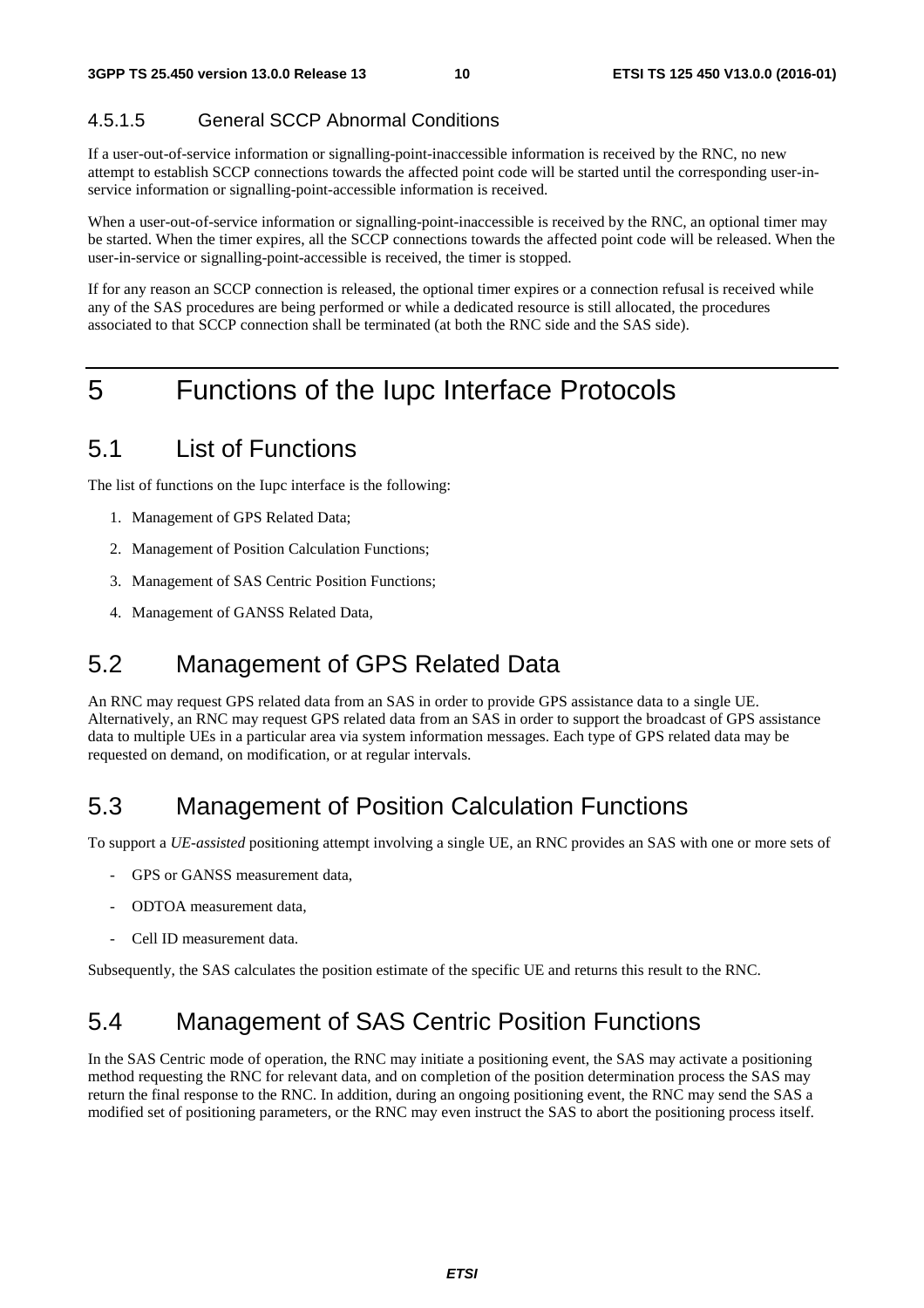### 5.5 Management of GANSS Related Data

This management of the GANSS Related Data is the same as the management of the GPS Related Data described in section 5.2, except that it is applicable to Galileo and Additional Navigation Satellite Systems instead of GPS.

## 6 Other Iupc Interface Specifications

## 6.1 UTRAN Iupc Interface: Layer 1 (TSG RAN 25.451)

TS 25.451 [2] specifies the standards allowed for implementation of Layer 1 (physical layer) on the Iupc interface.

### 6.2 UTRAN Iupc Interface: Signalling Transport (TSG RAN 25.452)

TS 25.452 [3] specifies the signalling transport related to PCAP signalling to be used across the Iupc interface.

## 6.3 PCAP Specification (TSG RAN 25.453)

TS 25.453 [4] specifies the standards for PCAP specification to be used over the Iupc interface.

### 6.4 Summary of UTRAN Iupc Interface Technical Specifications

The relationship between the technical specifications that define the UTRAN Iupc interface is shown in figure 2.



**Figure 2: Iupc Interface Technical Specifications.**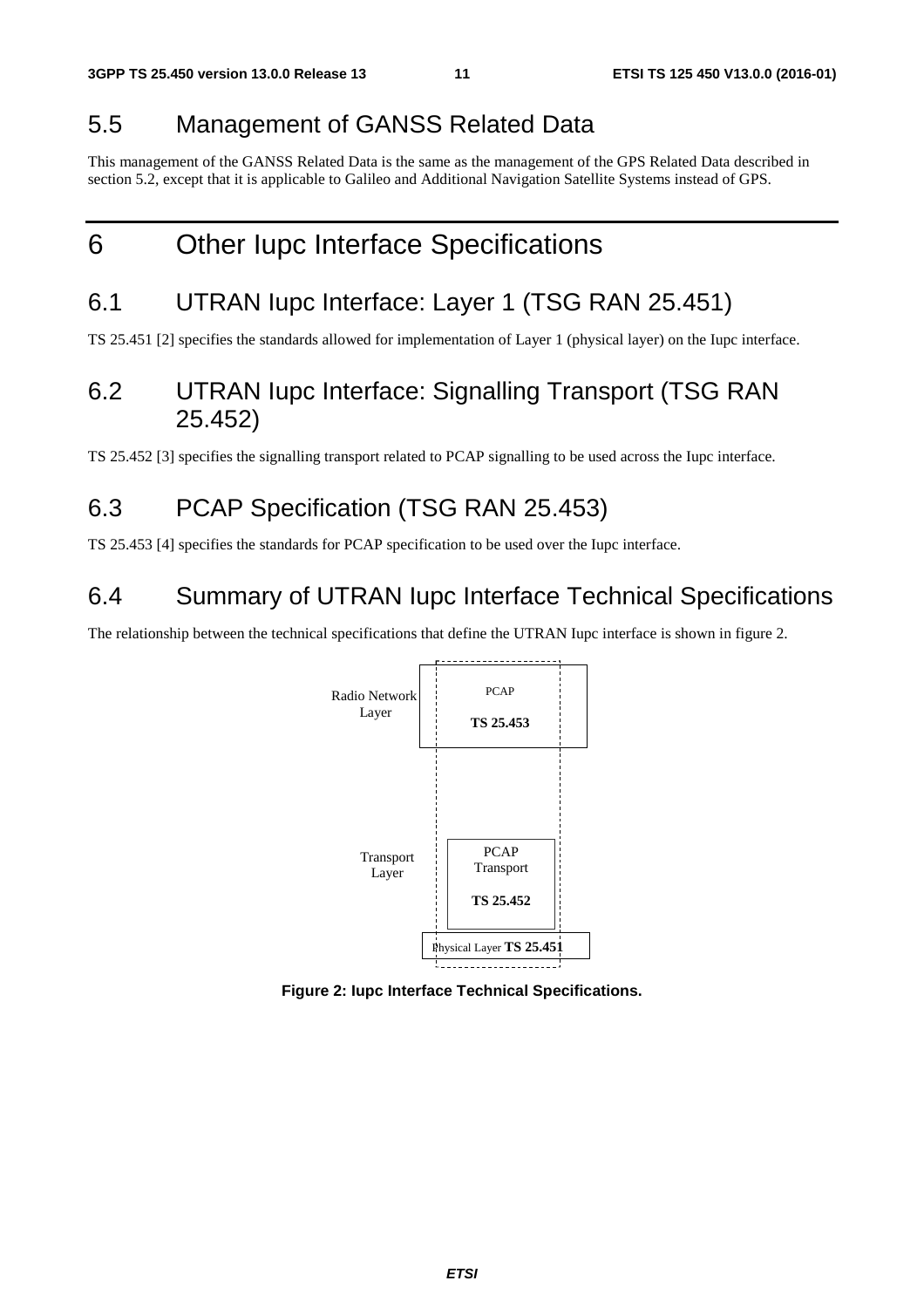## Annex A (informative): Change history

| Date /<br><b>TSG</b> |                  |  | <b>TSG Doc. CR Rev Subject/Comment</b>                     | <b>New</b> |
|----------------------|------------------|--|------------------------------------------------------------|------------|
|                      |                  |  |                                                            |            |
| 12/2008              |                  |  | Creation of Rel-8 version based on y7.2.0                  | 8.0.0      |
| 12/2009              |                  |  | Creation of Rel-9 version based on y8.0.0                  | 9.0.0      |
| $SP-49$              | SP-100629        |  | Clarification on the use of References (TS 21.801 CR#0030) | 9.0.1      |
| 03/2011              |                  |  | Creation of Rel-10 version based on y9.0.1                 | 10.0.0     |
| 52                   | RP-110685 0010 1 |  | References cleanup (25.450)                                | 10.1.0     |
| 09/2012              |                  |  | Update to Rel-11 version (MCC)                             | 11.0.0     |
| 09/2014              |                  |  | Update to Rel-12 version (MCC)                             | 12.0.0     |
| 12/2015              |                  |  | Update to Rel-13 version (MCC)                             | 13.0.0     |